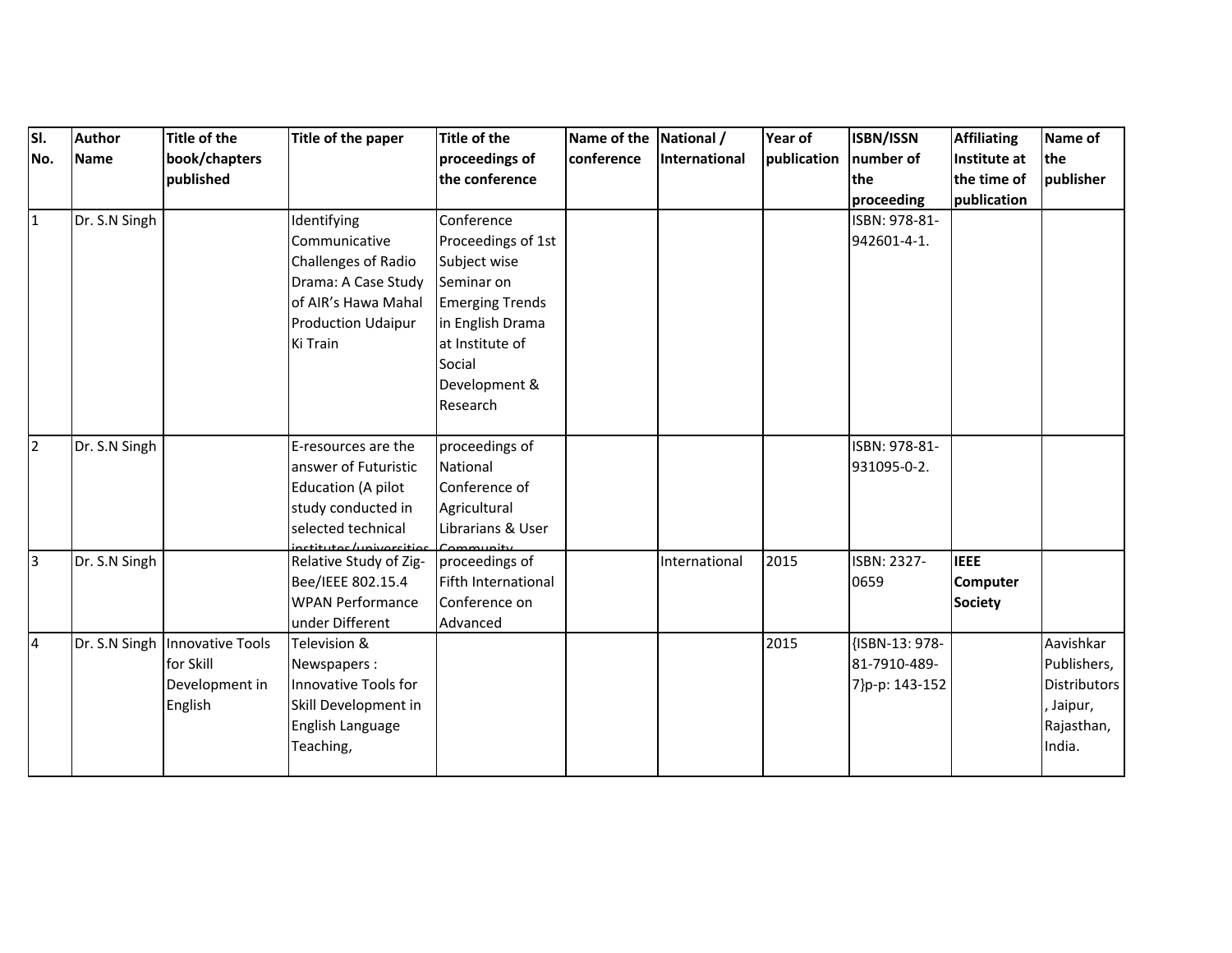| $\overline{5}$ |               | Dr. S.N Singh Innovative Tools<br>for Skill<br>Development in<br>English | Innovative Tools for<br><b>Scaling Success</b><br>Beyond the<br>Professional Zenith,                     |                                                                                           |               |      | {ISBN-13: 978-<br>81-7910-489-<br>7}. p-p: 97-<br>112, |                                       | Aavishkar<br>Publishers,<br>Distributors<br>, Jaipur,<br>Rajasthan,<br>India. |
|----------------|---------------|--------------------------------------------------------------------------|----------------------------------------------------------------------------------------------------------|-------------------------------------------------------------------------------------------|---------------|------|--------------------------------------------------------|---------------------------------------|-------------------------------------------------------------------------------|
| 6              | Dr. S.N Singh | Feminine<br>Consciousness:<br><b>Glimpsing Indian</b><br>Perspective     |                                                                                                          |                                                                                           |               | 2015 | ISBN(13)-978-<br>81-7273-945-<br>$ 4\rangle$           |                                       | Authorspre<br>ss, New<br>Delhi.                                               |
| 7              | Dr. Bharti    |                                                                          | FDI in India and Its                                                                                     |                                                                                           | National      | 2016 | 9.78939E+12                                            |                                       |                                                                               |
|                | Shukla        |                                                                          | Effect on Economy                                                                                        |                                                                                           |               |      |                                                        |                                       |                                                                               |
| 8              | Dr. S.N Singh |                                                                          | Gender Equity in<br><b>Technical Education:</b><br>A Necessity to the<br>Modern India,<br><b>Bhumika</b> | "Gender<br>Equity:<br>Challenges<br>and<br>Opportunitie<br>$s''$                          | International | 2019 | ISBN: 978-93-<br>5396-182-4.                           |                                       |                                                                               |
| 9              | Dr. S.N Singh |                                                                          | Gender Fair<br>Language: The<br>Nascent Emergence<br>for Gender Equity                                   | Gender<br>Equity:<br>Challenges<br>and<br>Opportynitie<br>s''<br>(ICOGECAO-<br>2019 SURAT | International | 2019 | ISBN: 978-93-<br>5396-182-4.                           | SVNIT,<br>Surat,<br>Gujarat,<br>India |                                                                               |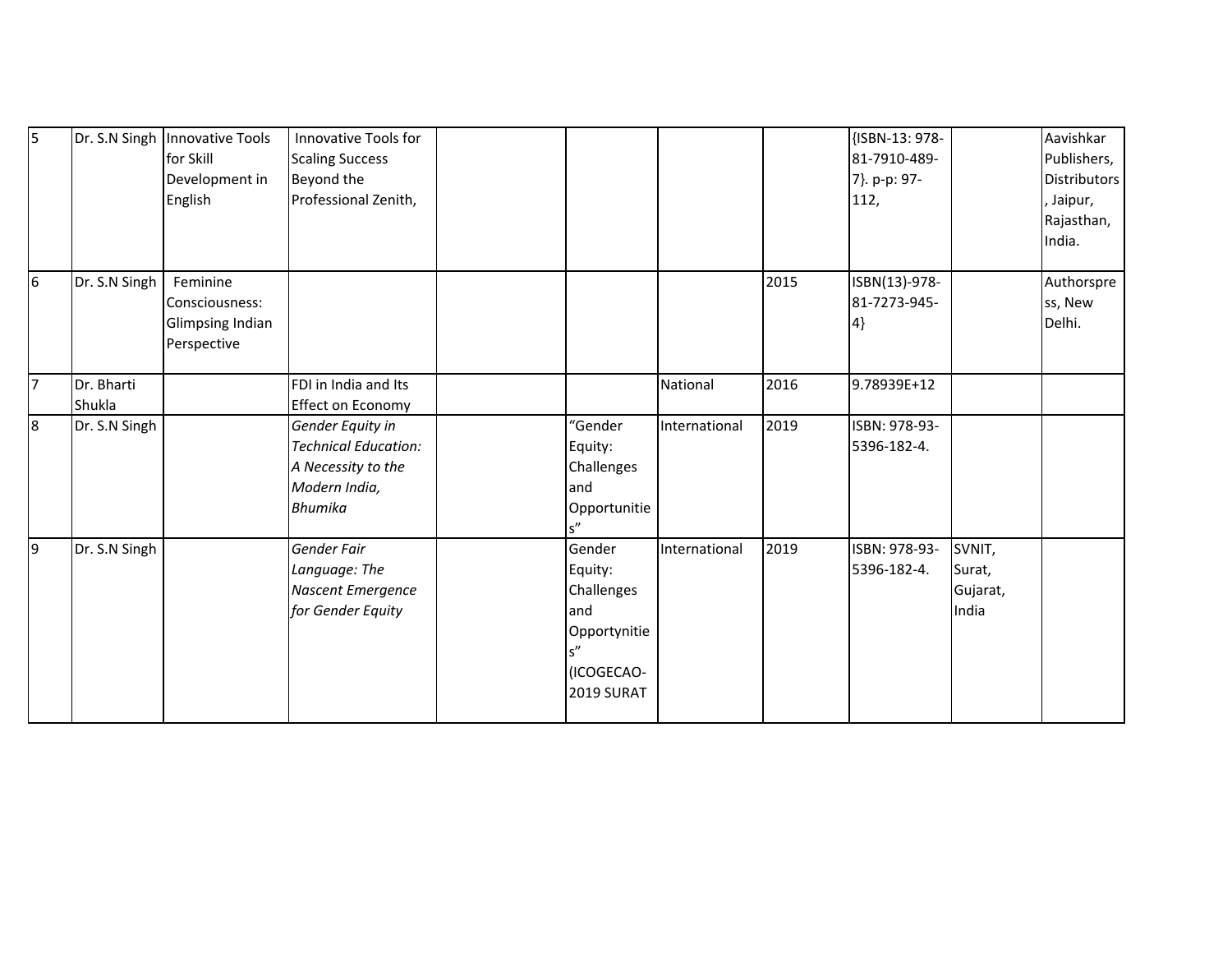| 10 |                      | Dr. S.N Singh Envisioning the<br>Library of the<br>Future              | Changing Role of<br>Librarian in the Age<br>of Information and<br>Communication<br>Technology,<br>Narender Kumar        | Gender Fair<br>Language: The<br>Nascent<br>Emergence for<br><b>Gender Equity</b> |                                                                                                                                          |               | 2019                | ISBN-13: 978-<br>93-836-35580<br>$p-p: 210 - 218$ |                           | Hyderabad,<br>Andhra<br>Pradesh,<br>India. |
|----|----------------------|------------------------------------------------------------------------|-------------------------------------------------------------------------------------------------------------------------|----------------------------------------------------------------------------------|------------------------------------------------------------------------------------------------------------------------------------------|---------------|---------------------|---------------------------------------------------|---------------------------|--------------------------------------------|
| 11 | Dr. Bharti<br>Shukla | Latest<br>Innovations in<br>Engineering,<br>Science and<br>Management' | <b>Occupational Stress</b><br>and its measurement<br>in Hospitals in<br>Gorakhpur                                       | Latest Innovations<br>in Engineering,<br>Science and<br>Management               | International<br>Conference<br>on 'Latest<br>Innovations<br>in<br>Engineering,<br>Science and<br>Management<br>, BIT GIDA,<br>Gorakhpur, | International | 2019                | ISBN 978-93-<br>87793-80-4,<br>pp. 34-42          | <b>MMMUT</b><br>Gorakhpur |                                            |
| 12 | Dr. Bharti<br>Shukla | Latest<br>Innovations in<br>Engineering,<br>Science and<br>Management' | The Study of work<br>Life Balance of<br>Women Employees in<br><b>Hospitality Sector</b><br>with Special<br>reference to | Latest Innovations<br>in Engineering,<br>Science and<br>Management               | International<br>Conference<br>on 'Latest<br>Innovations<br>in<br>Engineering,                                                           | International | 2019                | ISBN 978-93-<br>87793-80-4,<br>pp. 592-599        | <b>MMMUT</b><br>Gorakhpur |                                            |
| 13 | Dr. Bharti<br>Shukla | Latest<br>Innovations in<br>Engineering,<br>Science and<br>Management' | "Credit Risk<br>Management of<br>Union Bank of India,<br>Gorakhpur,"                                                    | Latest Innovations<br>in Engineering,<br>Science and<br>Management               | International<br>Conference<br>on topic<br>Latest<br>Innovations                                                                         |               | 30-31<br>March 2019 | ISBN 978-93-<br>87793-80-4,<br>pp. 119-125        |                           |                                            |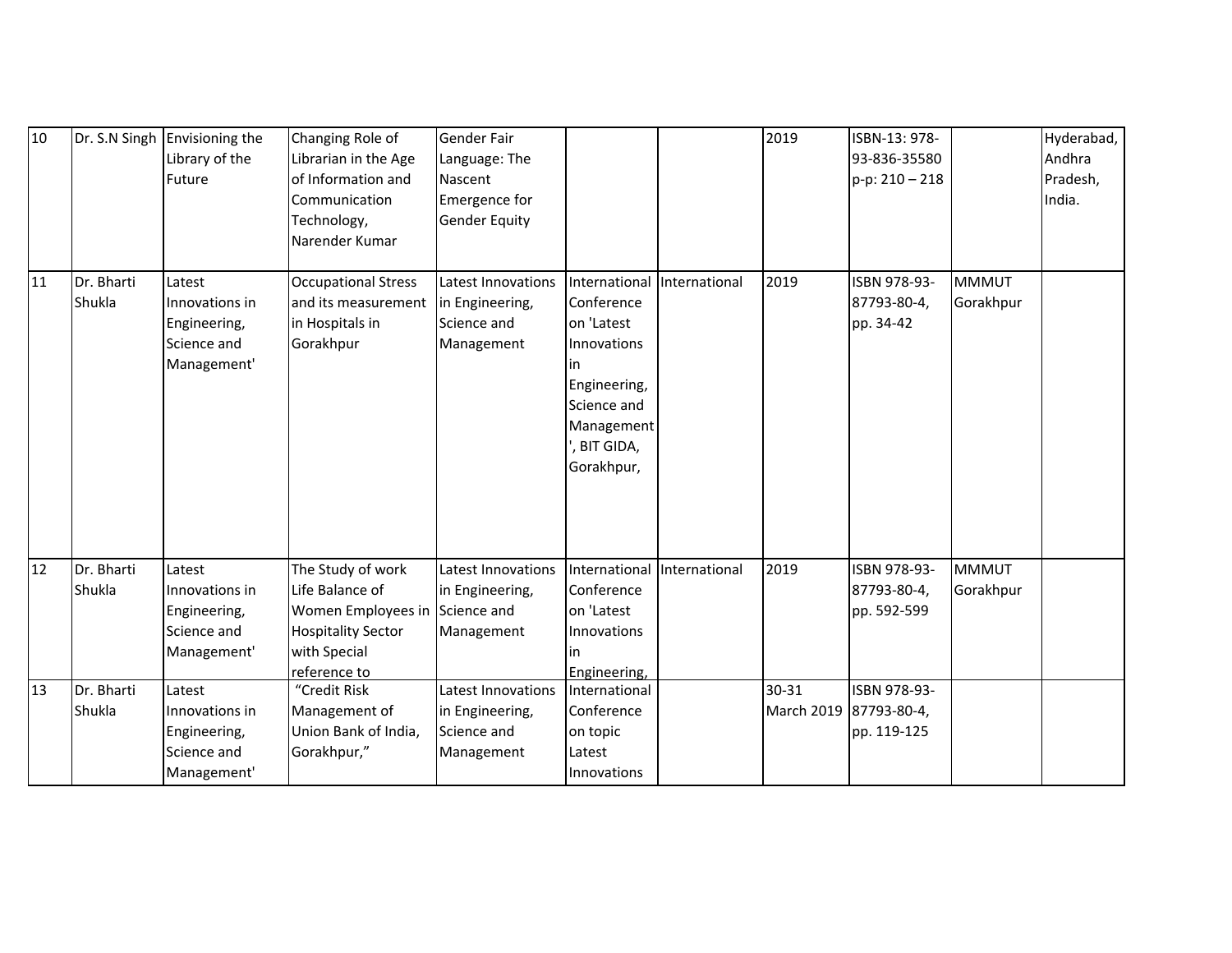| 14 | Dr. Bharti | Latest         | "A Critical Study on             | Latest Innovations | International | 30-31                  | ISBN 978-93- |  |
|----|------------|----------------|----------------------------------|--------------------|---------------|------------------------|--------------|--|
|    | Shukla     | Innovations in | Corporate                        | in Engineering,    | Conference    | March 2019 87793-80-4, |              |  |
|    |            | Engineering,   | Depreciation                     | Science and        | on topic      |                        | pp. 835-846  |  |
|    |            | Science and    | <b>Accounting Practices</b>      | Management         | Latest        |                        |              |  |
|    |            | Management'    | in Gorakhpur (with               |                    | Innovations   |                        |              |  |
|    |            |                | reference to                     |                    | lin           |                        |              |  |
|    |            |                | automobile sector),"             |                    | Engineering,  |                        |              |  |
|    |            |                |                                  |                    | Science and   |                        |              |  |
|    |            |                |                                  |                    | Management    |                        |              |  |
|    |            |                |                                  |                    | BIT GIDA,     |                        |              |  |
|    |            |                |                                  |                    | Gorakhpur,    |                        |              |  |
|    |            |                |                                  |                    |               |                        |              |  |
|    |            |                |                                  |                    |               |                        |              |  |
|    |            |                |                                  |                    |               |                        |              |  |
|    |            |                |                                  |                    |               |                        |              |  |
|    |            |                |                                  |                    |               |                        |              |  |
| 15 | Dr. Bharti | Latest         | "A Study on                      | Latest Innovations | International | 30-31                  | ISBN 978-93- |  |
|    | Shukla     | Innovations in | Employee Job                     | in Engineering,    | Conference    | March 2019 87793-80-4, |              |  |
|    |            | Engineering,   | Satisfaction in Retail           | Science and        | on topic      |                        | pp. 835-846  |  |
|    |            | Science and    | Sector of Gorakhpur," Management |                    | Latest        |                        |              |  |
|    |            | Management'    |                                  |                    | Innovations   |                        |              |  |
|    |            |                |                                  |                    | lin           |                        |              |  |
|    |            |                |                                  |                    | Engineering,  |                        |              |  |
|    |            |                |                                  |                    | Science and   |                        |              |  |
|    |            |                |                                  |                    | Management    |                        |              |  |
|    |            |                |                                  |                    | BIT GIDA,     |                        |              |  |
|    |            |                |                                  |                    | Gorakhpur,    |                        |              |  |
|    |            |                |                                  |                    |               |                        |              |  |
|    |            |                |                                  |                    |               |                        |              |  |
|    |            |                |                                  |                    |               |                        |              |  |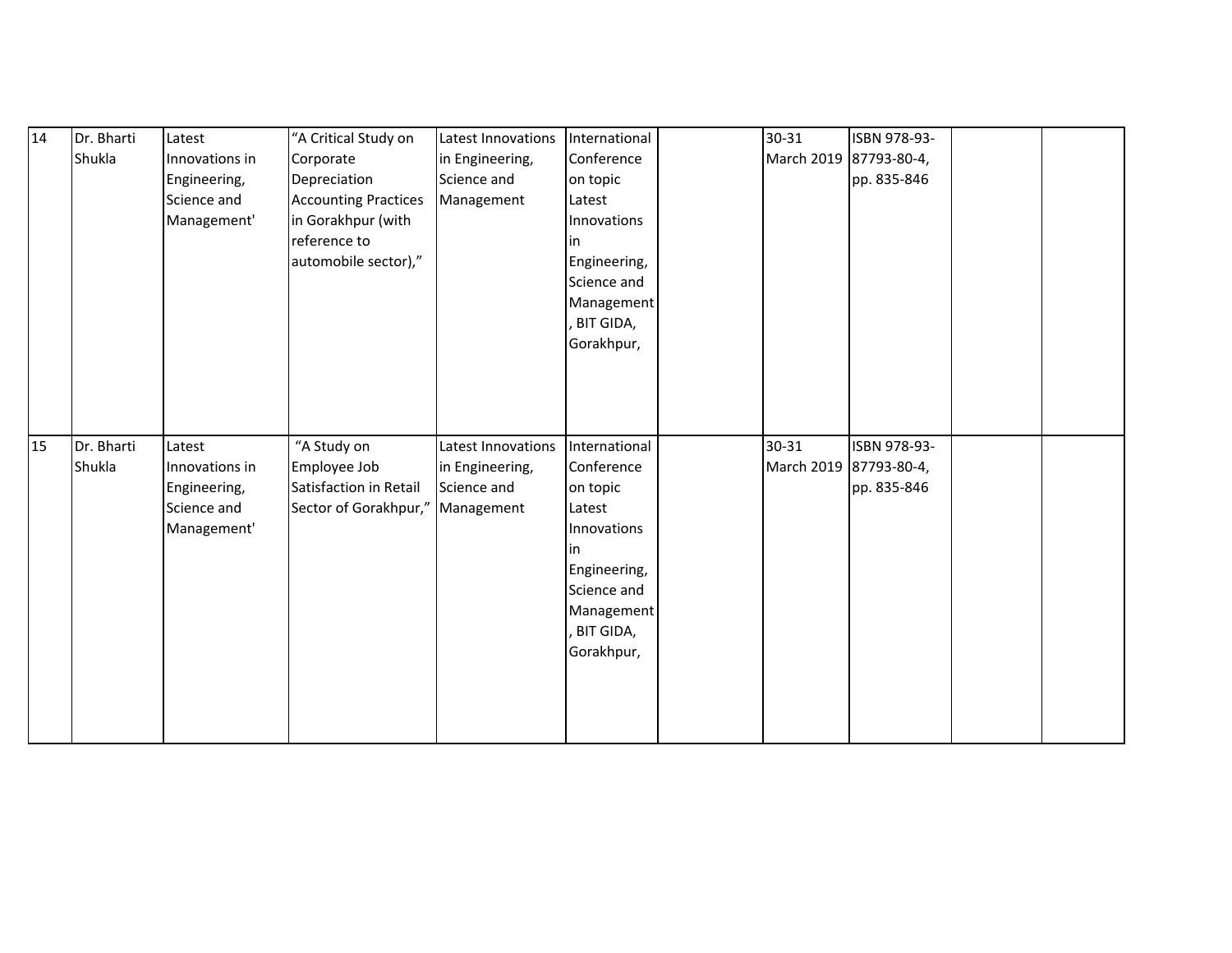| I <sub>16</sub> | Dr. Bharti | Latest         | "Comparative                          | Latest Innovations | International | 30-31                  | ISBN 978-93- |  |
|-----------------|------------|----------------|---------------------------------------|--------------------|---------------|------------------------|--------------|--|
|                 | Shukla     | Innovations in | Analysis of Important in Engineering, |                    | Conference    | March 2019 87793-80-4, |              |  |
|                 |            | Engineering,   | Insurance Schemes of Science and      |                    | on topic      |                        | pp. 835-846  |  |
|                 |            | Science and    | <b>Public and Private</b>             | Management         | Latest        |                        |              |  |
|                 |            | Management'    | Life Insurers"                        |                    | Innovations   |                        |              |  |
|                 |            |                |                                       |                    |               |                        |              |  |
|                 |            |                |                                       |                    | Engineering,  |                        |              |  |
|                 |            |                |                                       |                    | Science and   |                        |              |  |
|                 |            |                |                                       |                    | Management    |                        |              |  |
|                 |            |                |                                       |                    | , BIT GIDA,   |                        |              |  |
|                 |            |                |                                       |                    | Gorakhpur,    |                        |              |  |
|                 |            |                |                                       |                    |               |                        |              |  |
|                 |            |                |                                       |                    |               |                        |              |  |
|                 |            |                |                                       |                    |               |                        |              |  |
|                 |            |                |                                       |                    |               |                        |              |  |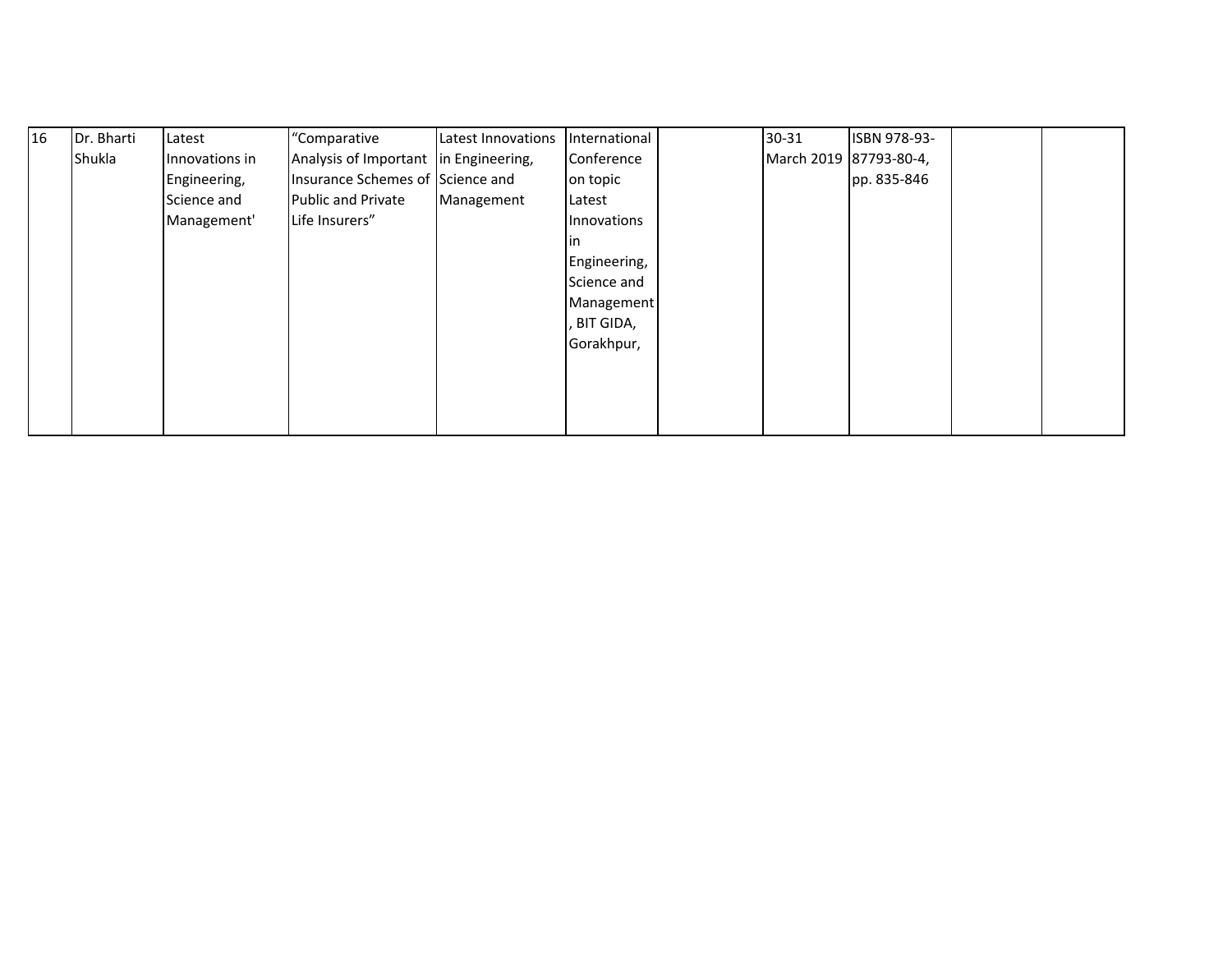| $\overline{17}$ | Dr.       | 'Research and      | Mobile Banking as a | 'Research and   |                 | International International | 4 & 5    | <b>ISBN No.: -</b> | <b>IIT Roorkee</b> | <b>IIT Roorkee</b> |
|-----------------|-----------|--------------------|---------------------|-----------------|-----------------|-----------------------------|----------|--------------------|--------------------|--------------------|
|                 | Kahkashan | <b>Business</b>    | tool of Financial   | <b>Business</b> | Conference      | Conference                  | December | 978-93-84935-      |                    |                    |
|                 | Khan      | sustainability' by | Inclusion           | sustainability' | on 'Research    |                             | 2015     | $59-7$             |                    |                    |
|                 |           | <b>IIT Roorkee</b> |                     |                 | and Business    |                             |          |                    |                    |                    |
|                 |           |                    |                     |                 | sustainability  |                             |          |                    |                    |                    |
|                 |           |                    |                     |                 | organised       |                             |          |                    |                    |                    |
|                 |           |                    |                     |                 | by              |                             |          |                    |                    |                    |
|                 |           |                    |                     |                 | Department      |                             |          |                    |                    |                    |
|                 |           |                    |                     |                 | of              |                             |          |                    |                    |                    |
|                 |           |                    |                     |                 | Management      |                             |          |                    |                    |                    |
|                 |           |                    |                     |                 | Studies,        |                             |          |                    |                    |                    |
|                 |           |                    |                     |                 | Indian          |                             |          |                    |                    |                    |
|                 |           |                    |                     |                 | Institute of    |                             |          |                    |                    |                    |
|                 |           |                    |                     |                 | Technology      |                             |          |                    |                    |                    |
|                 |           |                    |                     |                 | Roorkee &       |                             |          |                    |                    |                    |
|                 |           |                    |                     |                 | Sheffield       |                             |          |                    |                    |                    |
|                 |           |                    |                     |                 | <b>Business</b> |                             |          |                    |                    |                    |
|                 |           |                    |                     |                 | School,         |                             |          |                    |                    |                    |
|                 |           |                    |                     |                 | Sheffield       |                             |          |                    |                    |                    |
|                 |           |                    |                     |                 | Hallam          |                             |          |                    |                    |                    |
|                 |           |                    |                     |                 | University,     |                             |          |                    |                    |                    |
|                 |           |                    |                     |                 | United          |                             |          |                    |                    |                    |
|                 |           |                    |                     |                 | Kingdom         |                             |          |                    |                    |                    |
|                 |           |                    |                     |                 |                 |                             |          |                    |                    |                    |
|                 |           |                    |                     |                 |                 |                             |          |                    |                    |                    |
|                 |           |                    |                     |                 |                 |                             |          |                    |                    |                    |
|                 |           |                    |                     |                 |                 |                             |          |                    |                    |                    |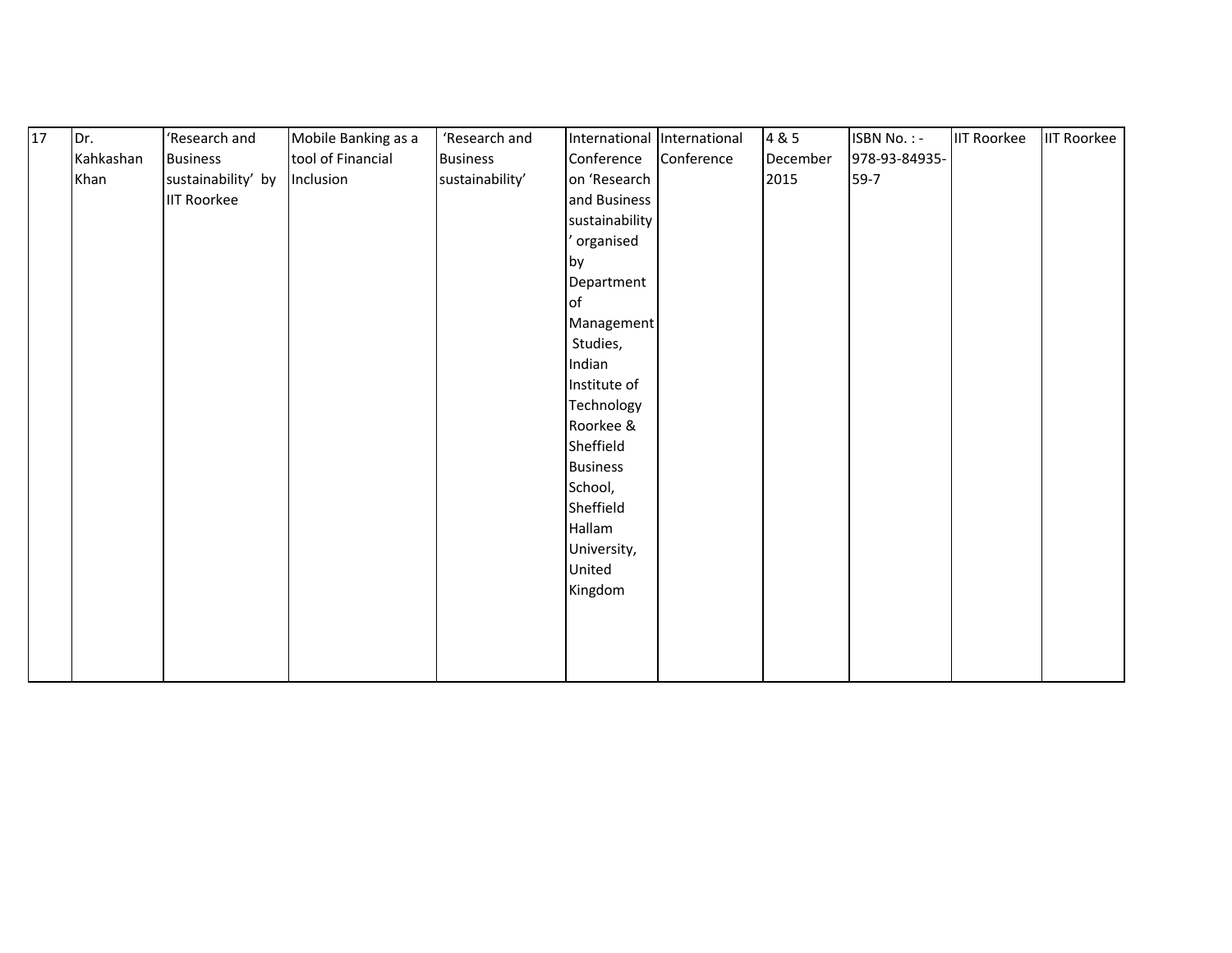| Engine of Green<br>Conference<br>Conference<br>978-93-84935-<br>Kahkashan<br><b>Business</b><br>December<br><b>Business</b> |                                    |
|-----------------------------------------------------------------------------------------------------------------------------|------------------------------------|
| Khan<br>sustainability' by<br>Sustainability<br>on 'Research<br>2015<br>$59-8$<br>Growth and                                |                                    |
| <b>IIT Roorkee</b><br>Development<br>and Business                                                                           |                                    |
| sustainability                                                                                                              |                                    |
| organised                                                                                                                   |                                    |
| <b>by</b>                                                                                                                   |                                    |
| <b>Denartment</b>                                                                                                           |                                    |
| Dr. Bharti<br>Research Trend in Work Place Stress in<br>2019<br>Chapter in<br>ISBN 978-81-<br>19                            | Akinik<br><b>AkiNik</b>            |
| Shukla<br><b>Edited Book</b><br>Banking Industry with<br>937067-9-4,<br>Management                                          | <b>Publications</b><br>Publication |
| (Recent Trends<br>Special Reference to<br>pp. 265-270                                                                       | 169 C-11,                          |
| Opportunities and ICICI Bank, Gorakhpur                                                                                     | Sec. 3,                            |
| Challenges),                                                                                                                | Rohini,                            |
|                                                                                                                             | Delhi-                             |
|                                                                                                                             | 110085,                            |
| Dr. Bharti<br>2019<br>20<br>Research Trend in BPO industry and its<br>Vol. 2, ISBN:<br>Chapter in                           | <b>INSPIRA</b>                     |
| Shukla<br><b>Edited Book</b><br>978-93-<br>Management<br>impact on Indian                                                   | <b>INSPIRA</b>                     |
| (Recent Trends<br>Economy: An<br>533519-5-3,                                                                                | 25, Modi                           |
| Opportunities and Overview<br>pp. 45-53                                                                                     | Sadan                              |
| Challenges),                                                                                                                | Sudama                             |
|                                                                                                                             | Nagar Tonk                         |
|                                                                                                                             | Road,                              |
|                                                                                                                             | Jaipur,                            |
|                                                                                                                             | Rajasthan,                         |
|                                                                                                                             | India,                             |
|                                                                                                                             |                                    |
|                                                                                                                             |                                    |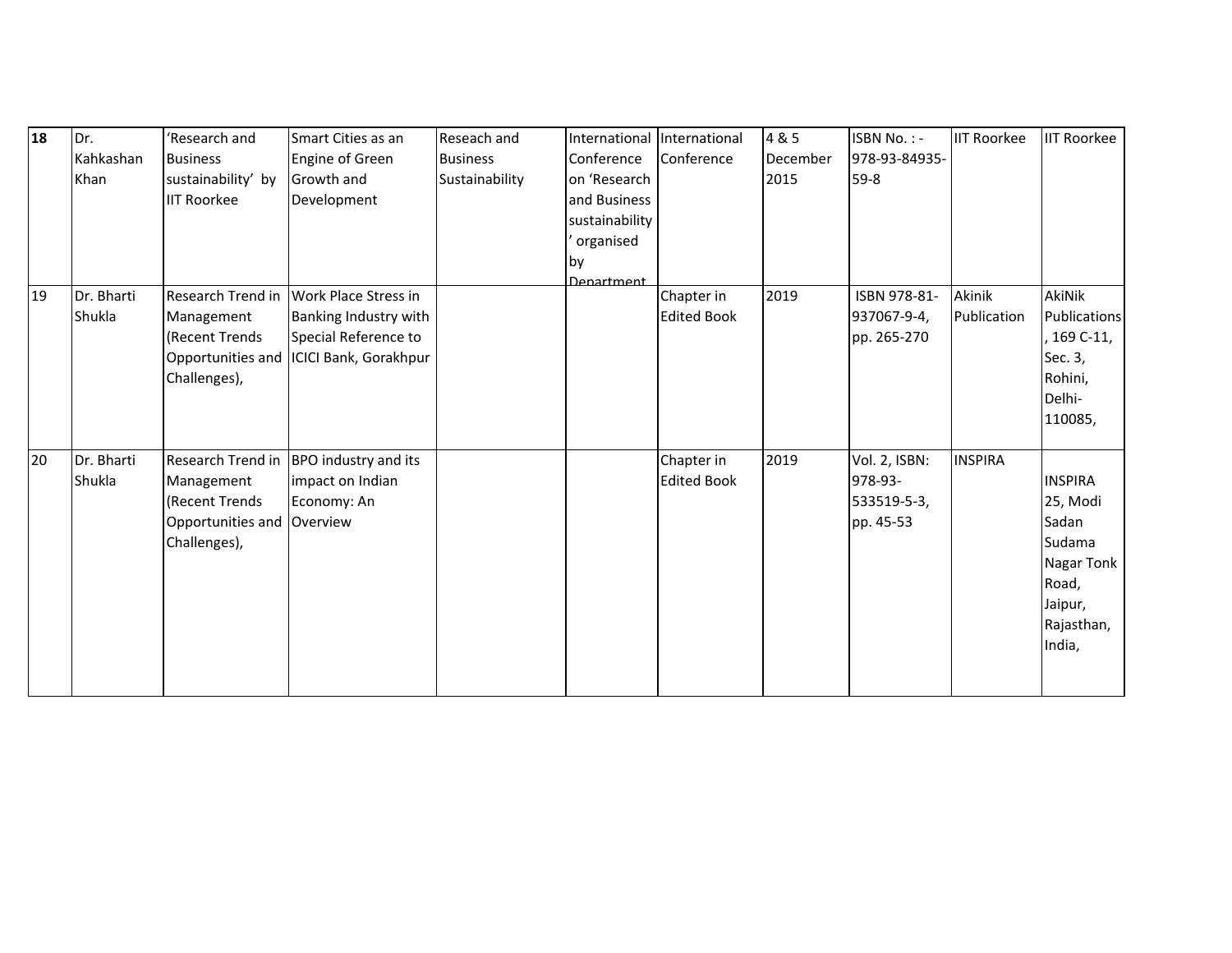| 21 | Dr. Bharti | Continuity,             | <b>How Consumer</b>         | "Continuity,            | (ICCIASH-     |        | 13th & 14th ISBN No. 978- |  |
|----|------------|-------------------------|-----------------------------|-------------------------|---------------|--------|---------------------------|--|
|    | Shukla     | Consistency and         | <b>Centric Brand Equity</b> | Consistency and         | 20)           | August | 93-88096-42-              |  |
|    |            | Innovation in           | <b>Parameters Affects</b>   | Innovation in           | International | 2020   | 3                         |  |
|    |            | <b>Applied Sciences</b> | Brand Loyalty of            | <b>Applied Sciences</b> | Conference    |        |                           |  |
|    |            | and Humanities          | <b>FMCG Consumers In</b>    | and Humanities"         | on            |        |                           |  |
|    |            |                         | The District Of             |                         | "Continuity,  |        |                           |  |
|    |            |                         | Gorakhpur                   |                         | Consistency   |        |                           |  |
|    |            |                         |                             |                         | and           |        |                           |  |
|    |            |                         |                             |                         | Innovation    |        |                           |  |
|    |            |                         |                             |                         | in Applied    |        |                           |  |
|    |            |                         |                             |                         | Sciences and  |        |                           |  |
|    |            |                         |                             |                         | Humanities"   |        |                           |  |
|    |            |                         |                             |                         |               |        |                           |  |
|    |            |                         |                             |                         |               |        |                           |  |
|    |            |                         |                             |                         |               |        |                           |  |
|    |            |                         |                             |                         |               |        |                           |  |
|    |            |                         |                             |                         |               |        |                           |  |
|    |            |                         |                             |                         |               |        |                           |  |
| 22 | Dr. Bharti | Continuity,             | A Study on Factors          | "Continuity,            | (ICCIASH-     |        | 13th & 14th ISBN No. 978- |  |
|    | Shukla     | Consistency and         | Affecting compulsive        | Consistency and         | 20)           | August | 93-88096-42-              |  |
|    |            | Innovation in           | <b>Buying Behavior of</b>   | Innovation in           | International | 2020   | 3                         |  |
|    |            | <b>Applied Sciences</b> | <b>Credit Card</b>          | <b>Applied Sciences</b> | Conference    |        |                           |  |
|    |            | and Humanities          | Consumers with              | and Humanities"         | on            |        |                           |  |
|    |            |                         | Reference to                |                         | "Continuity,  |        |                           |  |
|    |            |                         | Gorakhpur City, Uttar       |                         | Consistency   |        |                           |  |
|    |            |                         | Pradesh, India.             |                         | and           |        |                           |  |
|    |            |                         |                             |                         | Innovation    |        |                           |  |
|    |            |                         |                             |                         | in Applied    |        |                           |  |
|    |            |                         |                             |                         | Sciences and  |        |                           |  |
|    |            |                         |                             |                         | Humanities"   |        |                           |  |
|    |            |                         |                             |                         |               |        |                           |  |
|    |            |                         |                             |                         |               |        |                           |  |
|    |            |                         |                             |                         |               |        |                           |  |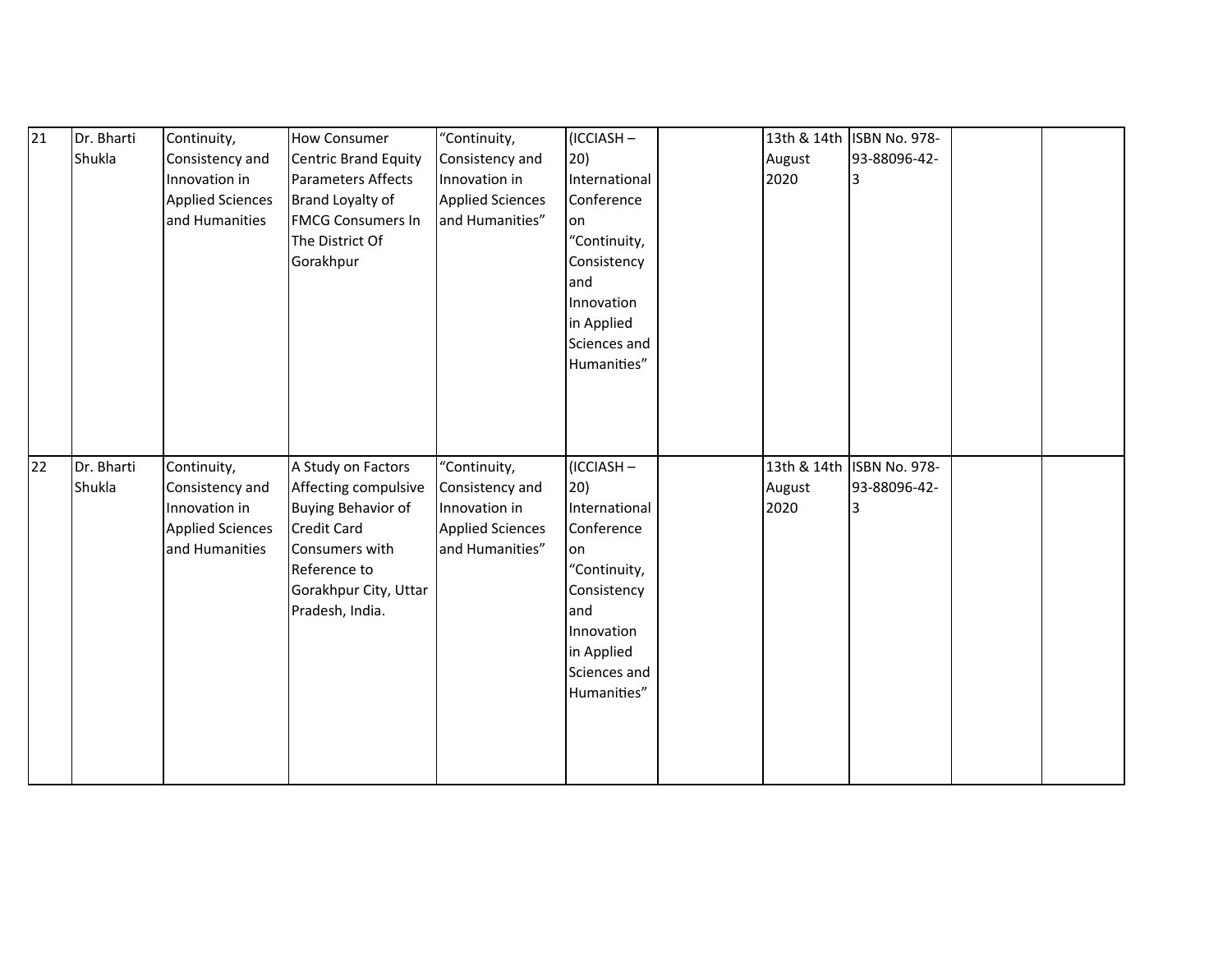| $\overline{23}$ | Dr.Priyanka | Study of Training and    | 'Research and      | International International |            | Mar-20                | <b>ISSN No 1880-</b> |         | Peer     |
|-----------------|-------------|--------------------------|--------------------|-----------------------------|------------|-----------------------|----------------------|---------|----------|
|                 | Rai         | Development              | <b>Business</b>    | Conference                  | conference |                       | 6503, Volume         |         | Reviewed |
|                 |             | practices in LIC in      | sustainability'    | on Recent                   |            |                       | 16, issue-1          |         | Referred |
|                 |             | Gorakhpur.               |                    | Development                 |            |                       |                      |         | Journal. |
|                 |             |                          |                    | in                          |            |                       |                      |         |          |
|                 |             |                          |                    | engineering,                |            |                       |                      |         |          |
|                 |             |                          |                    | Sciences                    |            |                       |                      |         |          |
|                 |             |                          |                    | Humanities                  |            |                       |                      |         |          |
|                 |             |                          |                    | and                         |            |                       |                      |         |          |
|                 |             |                          |                    | Management                  |            |                       |                      |         |          |
|                 |             |                          |                    |                             |            |                       |                      |         |          |
|                 |             |                          |                    |                             |            |                       |                      |         |          |
|                 |             |                          |                    |                             |            |                       |                      |         |          |
| 24              | Dr.Priyanka | Study of consumer        | Latest Innovations | International               |            |                       | <b>ISSN No;2279-</b> |         |          |
|                 | Rai         | perception towards       | in Engineering,    | Conference                  |            |                       | 543X                 |         |          |
|                 |             | handloom product in      | Science and        | on topic                    |            |                       |                      |         |          |
|                 |             | gorakhpur                | Management         | Latest                      |            |                       |                      |         |          |
| 25              | Dr.Priyanka | A study of Direct        |                    | international               |            | 30 and 31             | ISBN;978-93-         | BIT,gkp |          |
|                 | Rai         | Marketing As A Most      |                    | Conference                  |            | march 2019 87793-80-4 |                      |         |          |
|                 |             | <b>Effective Tool of</b> |                    | on topic                    |            |                       |                      |         |          |
|                 |             | Marketing.               |                    | Latest                      |            |                       |                      |         |          |
|                 |             |                          |                    | Innovations                 |            |                       |                      |         |          |
|                 |             |                          |                    | in                          |            |                       |                      |         |          |
|                 |             |                          |                    | Engineering,                |            |                       |                      |         |          |
|                 |             |                          |                    | Science and                 |            |                       |                      |         |          |
|                 |             |                          |                    | Management                  |            |                       |                      |         |          |
|                 |             |                          |                    | <b>BIT GIDA,</b>            |            |                       |                      |         |          |
|                 |             |                          |                    | Gorakhpur,                  |            |                       |                      |         |          |
|                 |             |                          |                    |                             |            |                       |                      |         |          |
|                 |             |                          |                    |                             |            |                       |                      |         |          |
|                 |             |                          |                    |                             |            |                       |                      |         |          |
|                 |             |                          |                    |                             |            |                       |                      |         |          |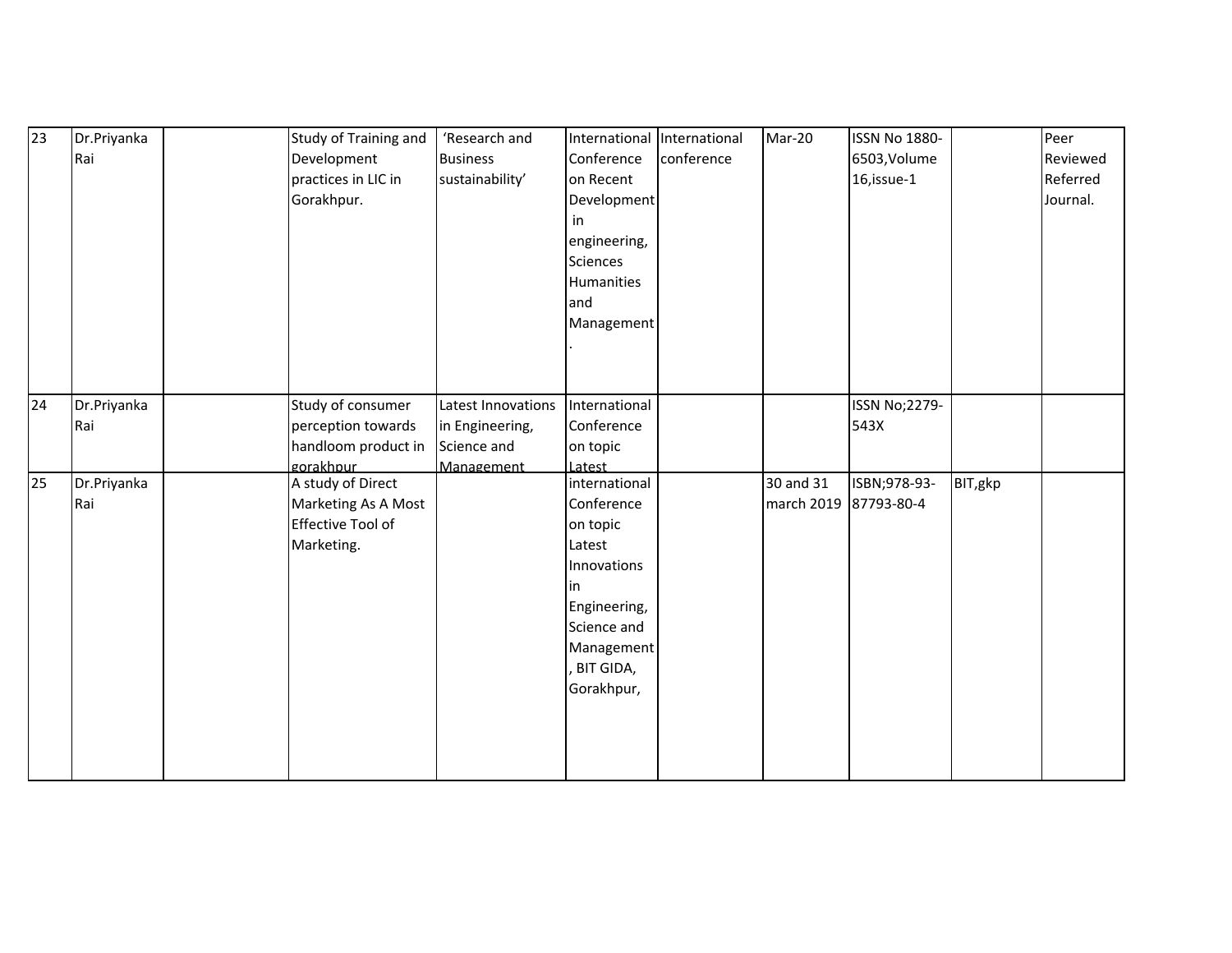| 26 | Dr. Ugrasen | Comparative Study of<br>Risk Return and<br>Performance of Mid<br>Cap and Large Cap<br><b>Selected Stocks</b>                             |  | International | ISSN No. 2231- MMMUT<br>3990                           | Gorakhpur                 | Alochana<br>Chakra<br>Journal/Ma<br>y, 2020                                          |
|----|-------------|------------------------------------------------------------------------------------------------------------------------------------------|--|---------------|--------------------------------------------------------|---------------------------|--------------------------------------------------------------------------------------|
| 27 | Dr. Ugrasen | A Study on<br>Opportunities and<br>Challenges in Life<br>Insurance Industry in                                                           |  | International | ISSN No. 2231-MMMUT<br>3990                            | Gorakhpur                 | Alochana<br>Chakra<br>Journal/Jun<br>e, 2020                                         |
| 28 | Dr. Ugrasen | A study on the effect<br>of Advertising on<br>Investors' Investment<br>decision regarding<br>Indian capital market<br>with reference to  |  | International | ISSN(O) 2394-<br>1537, ISSN(P)<br>2394-1529,<br>Vol. 8 | <b>MMMUT</b><br>Gorakhpur | Internation<br>al Journal<br>of Science,<br>Technology<br>and<br>Manageme            |
| 29 | Dr. Ugrasen | Critical Analysis on<br>Microfinance Loans<br>Provided by<br>Microfinance<br>Institutions for<br>Women in<br>Empowerment in<br>Gorakhpur |  | International | ISSN(O) 2394-<br>1537, ISSN(P)<br>2394-1529,<br>Vol. 8 | <b>MMMUT</b><br>Gorakhpur | Internation<br>al Journal<br>of Science,<br>Technology<br>and<br>Manageme<br>nt,2020 |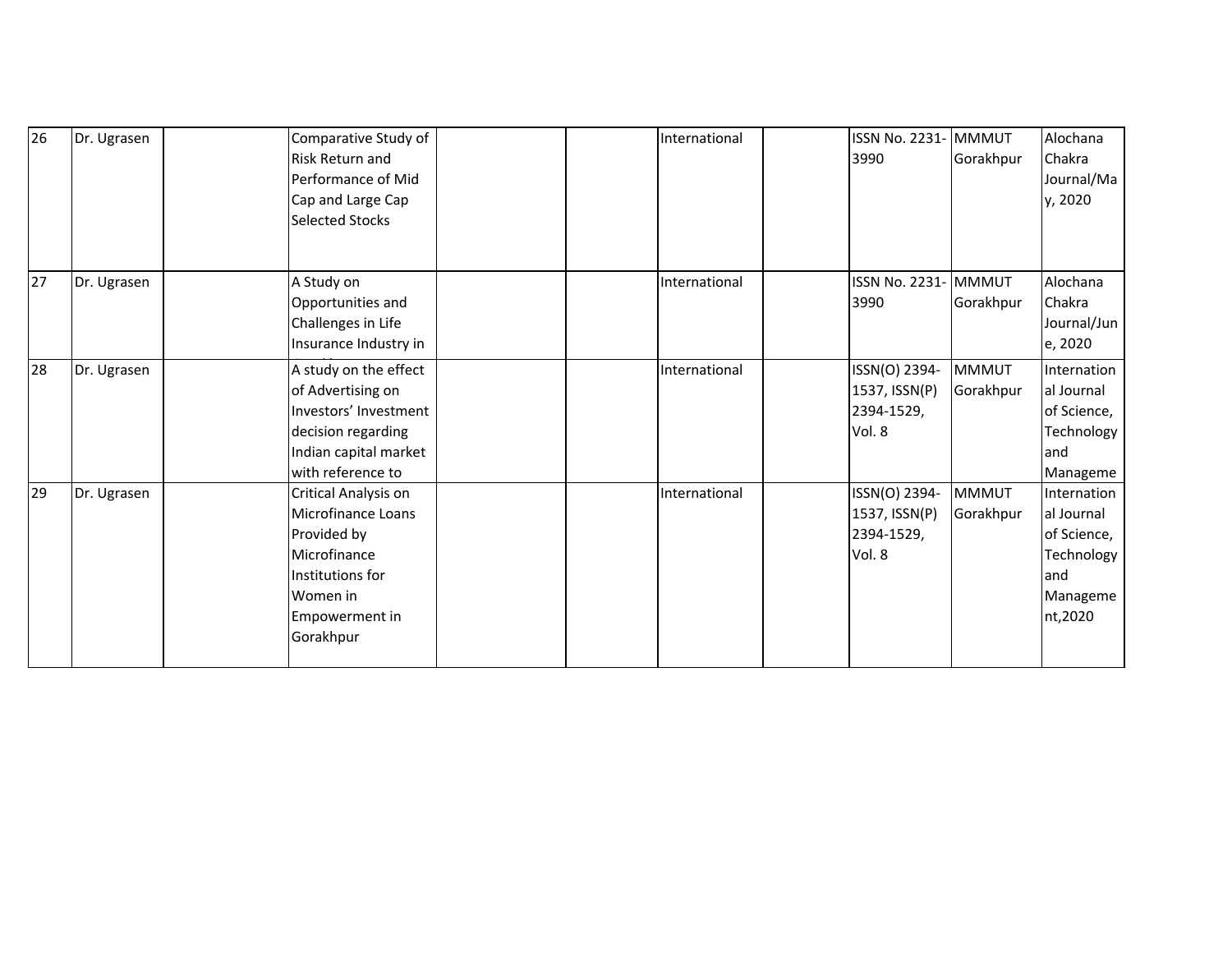| 30 | Dr. Ugrasen | Analysis of Debt<br><b>Recovery Methods</b><br>and Tools adopted by<br>Indian Banking Sector<br>with special<br>Reference to PNB in<br>Gorakhpur |                                                                              | International | ISSN2279-<br>543X, Vol.-7   | <b>MMMUT</b><br>Gorakhpur | Internation<br>al Journal<br>of Science,<br>Technology<br>land<br>Manageme<br>nt,2021 |
|----|-------------|--------------------------------------------------------------------------------------------------------------------------------------------------|------------------------------------------------------------------------------|---------------|-----------------------------|---------------------------|---------------------------------------------------------------------------------------|
| 31 | Dr. Ugrasen | Pros and Cons of Life<br>Life Insurance Plan<br>with Special<br>reference to ULIPs<br>and Endowment Plan                                         |                                                                              | International | ISSN2279-<br>543X, Vol.-7   | <b>MMMUT</b><br>Gorakhpur | Internation<br>al Journal<br>of Science,<br>Technology<br>and<br>Manageme<br>nt,2022  |
| 32 | Dr. Ugrasen | Study on Non-<br><b>Performing Assets</b><br>Management of SIDBI                                                                                 | Fifteenth<br><b>AIMS</b><br>International<br>Conference<br>on.<br>Management | interantional | ISBN: 978-1-<br>943295-08-1 | <b>MMMUT</b><br>Gorakhpur | <b>AIMS</b><br>Internation<br>al(<br>Ghaziabad)/<br>2018                              |
| 33 | Dr. Ugrasen | Impact of Dividend<br>policy on investment<br>Decisions: A case<br>study on Public<br>Sector Bank and<br>Private sector Bank                     |                                                                              | interantional | ISSN : 2231-<br>1446        | <b>MMMUT</b><br>Gorakhpur | <b>IMR</b><br>Manageme<br>nt Speak/<br>Vol.10 No.<br>2 July-<br>December              |

2017